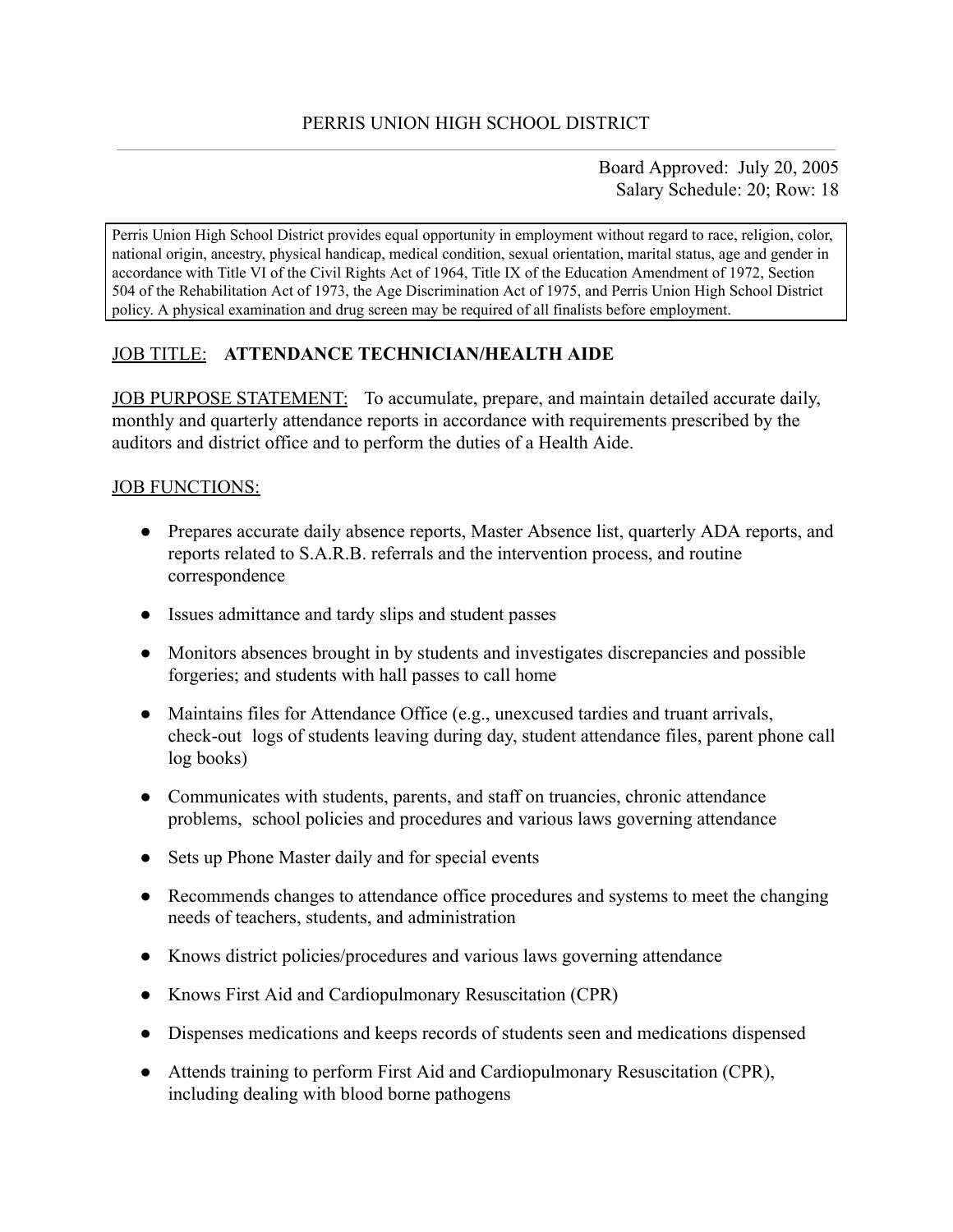# JOB TITLE: **ATTENDANCE TECHNICIAN/HEALTH AIDE** Page 2

### JOB FUNCTIONS – continued

- Functions well in a busy office environment
- Operates standard office equipment including use of computer applications
- Uses English in both written and verbal form; correct spelling, grammar, and punctuation
- Performs basic arithmetic calculations
- Knows standard bookkeeping practices
- Demonstrates organizational skills
- Performs other related duties as assigned or needed

### PHYSICAL ABILITIES:

- Physical ability to read handwritten or typed documents, and the display screen of various office equipment and machines
- Able to conduct verbal conversation in English
- Able to hear normal range verbal conversation (approximately 60 decibels)
- Able to sit (for sustained periods of time), stand, stoop, kneel, bend, lift (25 pounds), carry (25 pounds), and walk
- Able to climb slopes, stairs, steps, ramps and ladders
- Able to exhibit a full range of motion for shoulder, elbow, back, hip, and knee
- Able to operate office machines and equipment in a safe and effective manner
- Able to demonstrate manual dexterity necessary to operate calculator, computer keyboard, typewriter at the required speed and accuracy